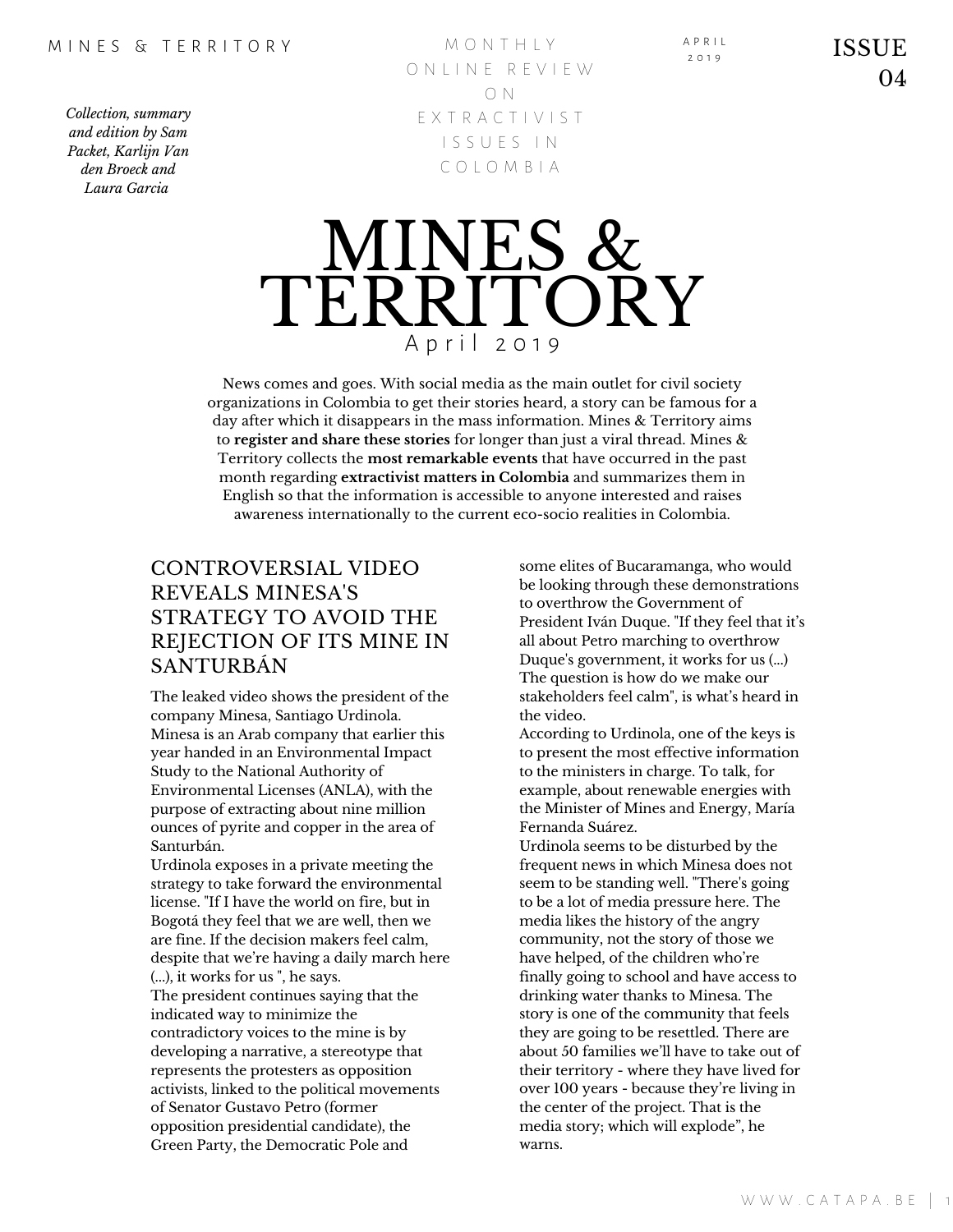*Collection, summary and edition by Sam Packet, Karlijn Van den Broeck and Laura Garcia*

M O N T H L Y O N L I N E R E V I E W O N E X T R A C T I V I S T I S S U E S I N C O L O M B I A

The video, which lasts almost nine minutes, fell very badly among those who are part of the Committee for the Defense of the Páramo de Santurbán, which for several years has called marches to protest the mining exploitation in the territory.

"We strongly reject the statements made in the video. It is a strategy against the citizens who we had to mobilize 9 years ago to reject the mega-mining in Santurbán. It is a strategy to deceive Bucaramanga, Bogotá and the officials who are making the decisions. It is putting a mantle of doubt in this process of citizen resistance", says Mayerly Lopez, one of the spokespersons of the Committee. She points out that, if ANLA approves the environmental license of this project, the water supply of 2.5 million people will be put at risk. "We trust that the ANLA will make a serious and rigorous process. We do not trust the company, and even less after this video", she said, while revealing that on May 10th they will hold a new march to oppose the Minesa project.

*Sources: CONTAGIORADIO 'Filtran video que evidencia campaña de estigmatización de Minesa contra ambientalistas'; EL ESPECTADOR 'Polémico video revela estrategia de Minesa para evitar el rechazo de su minería en Santurbán'.*

## CAMERA APPROVED THE CONSTRUCTION OF ONE OF LATIN AMERICA'S BIGGEST PORT IN TRIBUGÁ, CHOCÓ

The sections of the National Development Plan that give the constructing of the port a green light were approved yesterday by the Legislative. The decision, although still pending Senate approval, generates worries for communities and experts. It's estimated that 1,000 hectares of mangrove in the Pacific will be destroyed with this intervention.

The communities of Tribugá, one of the nine corregimientos of Nuquí (Chocó), do not want the port. Its position makes sense: although an investment on this scale promises jobs, development and roads for a region that needs it, the construction of this big port involves going over a territory protected by them: the Regional District of Management - Cabo Corrientes, an ecosystem that not only the communities depend upon thanks to artisanal fishing, the use of mangroves and ecotourism, but where around 8 species of mangroves flourish and where turtles pianguas and small mollusks nest on 971 hectares of beaches, all ensuring the certainty of food in the area.

If approved by the Senate, a port of docks up to 3,600 meters in length would be built, with depths between 15 and 20 meters and a capacity to receive ships of up to 200,000 tons. And all of that in the middle of this natural territory. The port is estimated to be larger and bigger than the Port of Buenaventura and one of the most massive ones in Latin America.

*Source: EL ESPECTADOR 'Cámara aprobó la construcción del Puerto de Tribugá en Chocó'.*

## INHABITANTS OF TAGANGA, IN MAGDALENA, DENOUNCE THE CONSTRUCTION OF A NEW PORT IN THEIR BAY

Inhabitants of Taganga, in Magdalena, denounce that the Daabon Liquid Bulk Terminal Company (Terlica) is advancing its third modification of the environmental license granted for the construction of a port in the bay, even though the communities mobilized against the project because of the social, economic and environmental effects it would cause.

 $\frac{1}{2019}$  ISSUE  $04$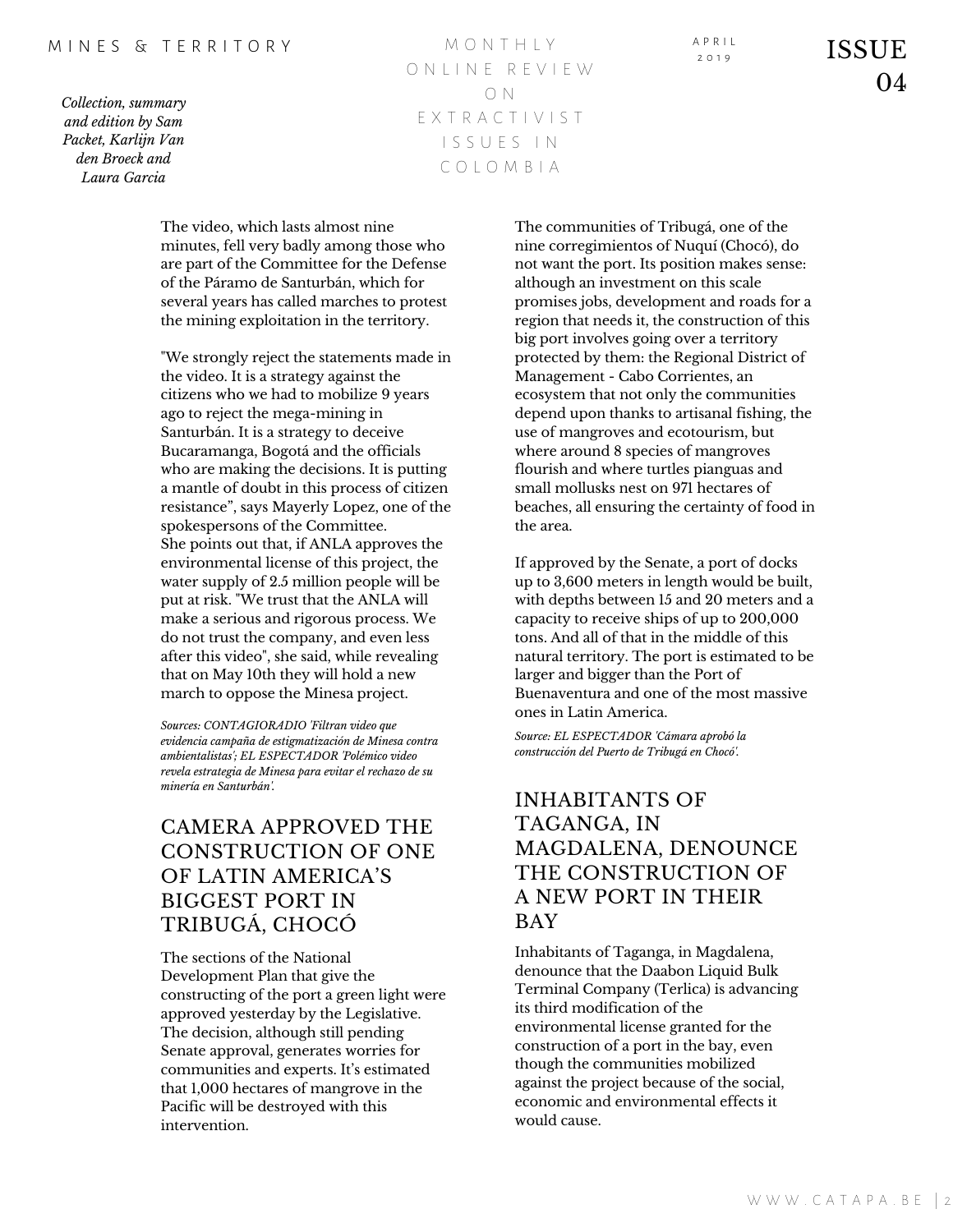M O N T H L Y O N L I N E R E V I E W O N E X T R A C T I V I S T I S S U E S I N C O L O M B I A

In 2008, the rupture of a valve at the Terlica facilities in Taganga caused a spill of crude palm oil to the Bay of Playa Grande, affecting thousands of corals and other marine organisms. Despite this historial account and the fact that the company has not yet finished to compensate the damages, the environmental authorities have already approved the first two modifications to the environmental license.

The locals fear that the environmental emergency caused by Terlica in 2008 might happen again, damaging the environment and the way of living of the 6,000 inhabitants of the municipality who depend on fishing and tourism. In addition, evidence points out that an accident at the wharf could cause more serious damage since it's intended to transport palm oil, chemical derivatives and hydrocarbons through this new port.

Senator Antonio Sanguino of the Green Alliance argues that the environmental license approved by the ANLA is not legitimized. It did not have any consent neither was the project socialized with the communities that inhabit the territory. Besides that, several people involved assume acts of favoring policy in the granting of the licenses and concessions.

"We say no to the Port of the Americas because it would be located within the "linea negra", which is a theological zone of the indigenous people of the Sierra Nevada, so it requires, first of all, at least a prior consultation with the indigenous community," he said.

*Sources: CONTAGIORADIO '¡No queremos muelle!": el grito de los habitantes de Taganga'; REDACCIÓN 7: 'Nuevo Puerto en Taganga ¿en veremos?'*

## WHAT DID THE SOCIAL LEADERS WHO INSTALLED THE 'HUMANITARIAN SHELTER' IN BOGOTÁ ACCOMPLISH?

A P R I L

For nearly a week about 2,000 leaders from across the country gathered in the capital to make a call to the National Government and the international community for the lack of security guarantees in their territories. They were in Congress, in several embassies, they demonstrated and carried out important commitments.

"It's just unthinkable that we are at the discretion of a president who thinks more about Venezuela than about Colombia (...) While he calls for peace in Venezuela, right here in Colombia leaders get assassinated, threatened, and taken out of their lands", says senator Aída Avella in her speech to thousands of social leaders who arrived in Bogotá to combat what they consider the neglect of the government of Iván Duque to the violent wave against human rights defenders in the country.

"The spokesmen of the shelter indicate that the general goal of the humanitarian shelter and the sensibilization of the public opinion in the big cities about the crisis on the countryside, was reached. They also managed to sensitize the embassies, to make them aware of the situation, and they assumed the commitment to talk with the National Government so that the topic of protecting social leaders can be better addressed", explains Alejandra Llano of the 'National Indigenous Organization of Colombia' (ONIC). Apart from that, Ricardo Arias, Director of Human Rights of the Ministry of Home Affairs, affirmed publicly that the National Guarantees Roundtable, a space of direct dialogue between social organizations and several entities of the National Government - which was suspended since the arrival of Iván Duque to the Presidency – would be reactivated soon.

 $\sum_{2.019}$  ISSUE  $04$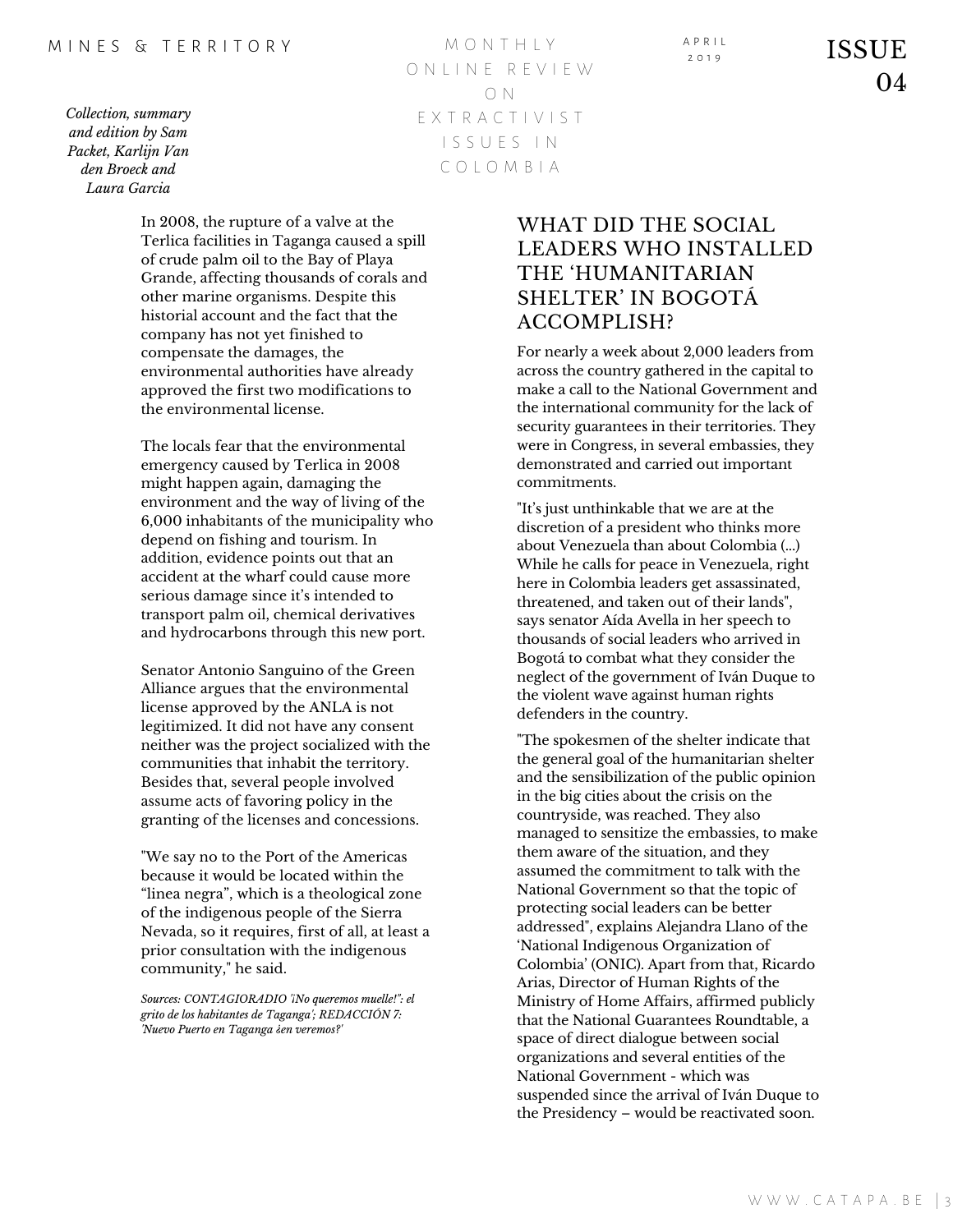> However, they are left with lots of questions regarding the responses of the Government, particularly by the Attorney General's Office. A main issue is the sample of results in the investigations on the armed structures in charge of executing the murders of social leaders, about which they have asked for explanations without success. Supposedly, the findings in this regard are minimal…

*Source: RUEDA, S.F. '¿Qué lograron los líderes sociales que instalaron el refugio humanitario en Bogotá?'*

## PROSECUTION REQUESTS PRECAUTIONARY MEASURES FOR ENVIRONMENTAL DAMAGE OF HIDROITUANGO

It is a request based upon the work developed by a team of 9 experts, engineers, biologists and ecologists who, supported by the Judicial Police, were in Hidroituango investigating possible environmental damage.

Among the conclusions is the finding of risks for water springs, fauna, flora and the life of the inhabitants. A first risk is the arrival of 'el buchón', explains Néstor Humberto Martínez, the Prosecutor. It is an invasive plant that already expanded among 8.5 kilometers due to the strong winds. The presence of this plant causes un unsmooth running of the water current and a reduction of the selfregulating processes of the ecosystems, which leads to the disappearance of animals that inhabit the river.

A second measure is related to an abandoned asphalt fabric on the San Andrés river, explained the Prosecutor. At the moment there are residues that fall into the water, which from the San Andrés river pass to the Cauca and finally to the Magdalena, diminishing the quality of water. This asphalt plant had been used by Hidroituango, but it would not have

M O N T H L Y O N L I N E R E V I E W O N E X T R A C T I V I S T I S S U E S I N C O L O M B I A

> been closed properly. In addition, Martínez points out: "children take asphalt waste to play as if it were plasticine, although these residues, like pitch, have components with carcinogenic characteristics."

A P R I L

A third measure has to do with the "El Higuerón" waste dump. The dump is located on a slope that overlooks the Cauca River and the rocks now threaten to detach. Experts found cracks up to 60 meters deep. This generates a great danger of falling into the river or collapsing on the road underneath, through which vehicles and pedestrians pass. Therefore, the researchers requested the immediate and urgent stabilization of the slopes and a technical closure of the dump.

Finally, the Office of the Prosecutor requested measures to intervene into the food chain instability in the area. The Hidroituango dam is preventing the downstream passage of sediments and nutrients necessary for the optimal life of the fauna in and around the river. "The sediments and nutrients cannot overcome the barrier of the dam and get stuck there," explained the head of the accusing entity. Apparently, this his has not only an effect on the diversity and biological richness in the river. The experts found also deregulations in the fish populations regarding quality, size, reproduction and weight.

*Source: REDACCIÓN PAZ Y JUSTICIA 'Fiscalía pide medidas cautelares por daños ambientales de Hidroituango'*

### 5TH MEETING OF THE NATIONAL ENVIRONMENTAL MOVEMENT IN SAN VICENTE DE CHUCURÍ, SANTANDER

Associations, collectives and environmental committees from all over the country met on April 5, 6 and 7 in San Vicente de Chucurí in Santander for the 5th meeting of the National Environmental Movement of Colombia. The meeting resulted in three days full of exchanges of experiences, sensibilization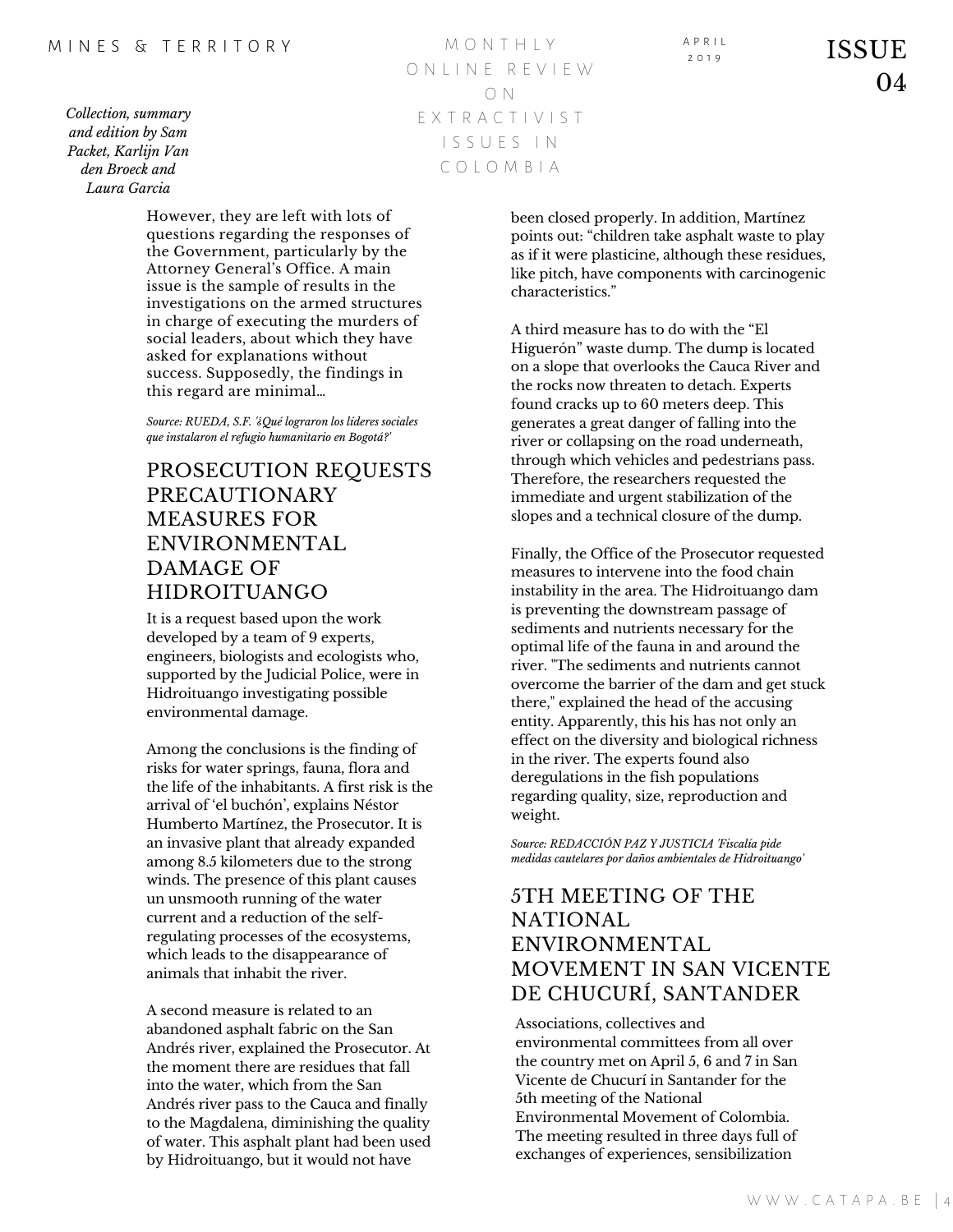*Collection, summary and edition by Sam Packet, Karlijn Van den Broeck and Laura Garcia*

M O N T H L Y O N L I N E R E V I E W O N E X T R A C T I V I S T I S S U E S I N C O L O M B I A

A P R I L

 $\sum_{2.019}$  ISSUE  $04$ 

strategies and interactive workshops among the environmentalists who were present.

The event closed on Sunday afternoon with the first environmental march in the municipality of San Vicente; "Where in the year 2017, the mayor of the municipality was pressured by mining companies to refuse the call for a citizen consultation that had already been legitimately demanded by the inhabitants and endorsed by the administrative court of Santander", according to the final statement, which eternalized the meeting.

*Source: MOVIMIENTO NACIONAL AMBIENTAL COLOMBIA 'Declaración del V Encuentro del Movimiento Nacional Ambiental San Vicente de Chucurí, Santander'.*

## *LOCAL LEADERS AND SOCIAL ORGANIZATIONS IN JERICÓ SHOW THEIR OUTRAGE OVER 'PUBLIC DEBATE'*

Jericó banned mining by municipal agreement, but the debate about the convenience of this industry in the small municipality with a vocation on coffee farming is still open, as the multinational AngloGold Ashanti has his eyes set on its land, in which it sees great potential.

On April 12th, there was a public debate held in the municipality of Jericó, convened by the Democratic Center of Colombia. This audience raised within its purposes a dialogue between several actors to address issues on "environment and sustainable development in southwest Antioquia" and promoted a follow-up commission to the "mining situation, the social aspect and the planning of the Territory." In the audience the spokesmen of several environmental organizations, experts in

geology, environmental engineering and law, employees of AngloGold Ashanti, and delegates from the departmental and national governments, signed present.

The call to this hearing surprised several local leaders and social organizations in the region because the purposes and scope of this initiative are not yet very clear. It is important to keep in mind that its call and implementation was developed in a strange and confusing context that was characterized by:

• The call of the 'Democratic Center' to the "public hearing".

• Senator Álvaro Uribe Vélez's Twitter message about his opposition to mining projects in the southwest.

• The presence of Mario Uribe in the audience.

• The perception of some media outlets considering that "Uribismo recharges antimining agents in the Southwest."

• The failure to appreciate the set-up of the event by social and environmental organizations

The protagonist role assumed by the Democratic Center in this "public hearing" is evident, but it is also contradictory since the government of Álvaro Uribe Vélez granted around 11,000 mining titles and left another 7,000 to be legalized by his successors. It's also worth to mention the closeness that Senator Uribe had with transnational mining companies. Today, in the National Development Plan, the government of Iván Duque deepens the extractive model in the Colombian territory.

Valuing the above, the conclusions of the event were the result of a consensus among the parties that benefit from the mine, which cannot be confused with a process of agreement between the actors in conflict. Anyway, the debate over the legality of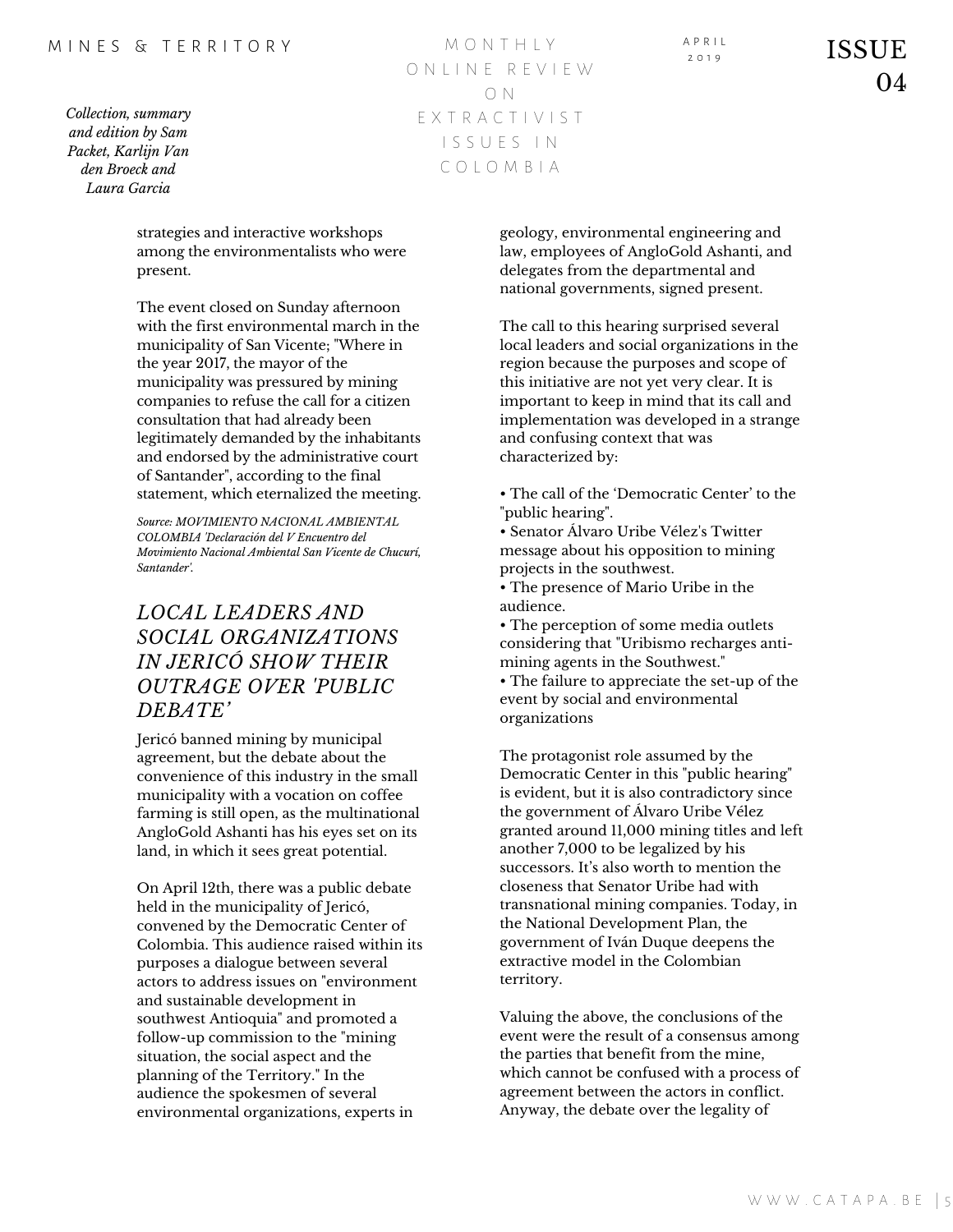*Collection, summary and edition by Sam Packet, Karlijn Van den Broeck and Laura Garcia*

M O N T H L Y O N L I N E R E V I E W O N E X T R A C T I V I S T I S S U E S I N C O L O M B I A

mining and the possible exploitation of copper in Jericó will be transferred to the Congress of the Republic. That's what was announced by some of the members of the House of Representatives.

At the hearing, the communities' rejection of the presence of the AngloGold Ashanti multinational was evident, a rejection that has been manifested in many ways through mobilizations, sit-ins, crossings, vigils, municipal agreements, popular mandates, life plans and other mechanisms.

See also the documentary made by citizens of Jericó in which they share their point of view regarding the mining issue: http://bit.ly/2E7Q02x

*Sources: CINTURÓN OCCIDENTAL AMBIENTAL 'Sobre la "Audiencia Pública" en Jericó. Opgehaald van COA Territorio Sagrado'; ESPECIAL, V.R. 'Comisión del Congreso hará seguimiento a minería en Jericó.'*

*PRESIDENT DUQUE DID NOT HAVE THE COURAGE TO LISTEN TO THE MINGUERES OF THE COLOMBIAN SOUTHWEST. THE MINGA SETS AN APPOINTMENT FOR A NEW MEETING IN MAY*

**(For more context information, we recommend you to read M&T - March)**

The indigenous minga, after 26 days of blockades on the Pan-American Highway in the municipalities of Cauca and Nariño, came to an end on April 5th. The government and the miners had reached an economic agreement of \$ 843,000 million. One of the conditions of the agreement was a public dialogue between the mingueros and the President of the Republic, Iván Duque.

However, after many delays and pretexts, although Iván Duque reached the municipality of Caldono, he did not have the courage to listen to the *mingueres*. The

arguments of the presidential fleet were "concerns about the security of the President". Duque asked if the meeting could be held in the cultural house of Caldono behind closed doors, only with the most important leaders. But they did not accept that proposal.

"He lacked honor to his word and disrespected the *mingueres* by not listening to them. This attitude clearly shows his lack of capacity and autonomy to exercise its role as leader of the country, "accuses the Regional Indigenous Council of Cauca, CRIC, the main entity that mobilized the Minga in the first place.

"Although the indigenous people felt that they were being mistreated, they were willing to adapt to the circumstances if the president spoke in the main park. What interested them the most was to debate with Duque about land, peace, the National Development Plan and the rights of the ethnic communities in Colombia.

In addition to this, for the Minga it was essential that Duque signed the agreements they had reached, which would have given a legal perspective to the 843,000 million pesos which Minister Nancy Patricia Gutiérrez had committed to be assigned in education, health and farming projects in Cauca and Nariño.

"The Minga is an initiative of indigenous, peasant, afro-descendant and other social organizations in the country. There are no terrorists neither criminals present, you find only worthy people hoping for a dialogue on issues that concern them. This Minga left 88 comrades wounded, nine dead, including Deiner Ceferino Yunda Camayo, a young *minguero* killed by ESMAD bullets in his chest. The Minga of the Southwest continues and is increasingly strengthened from different parts of the territory, "affirms CRIC.

*Sources: PROGRAMA DE COMUNICACIÓN CRIC 'Presidente Duque no tuvo la capacidad de escuchar a los mingueros y mingueras del suroccidente Colombiano'; SEMANA 'Duque está en Caldono pero no se ha puesto de acuerdo con la minga para dialogar'.*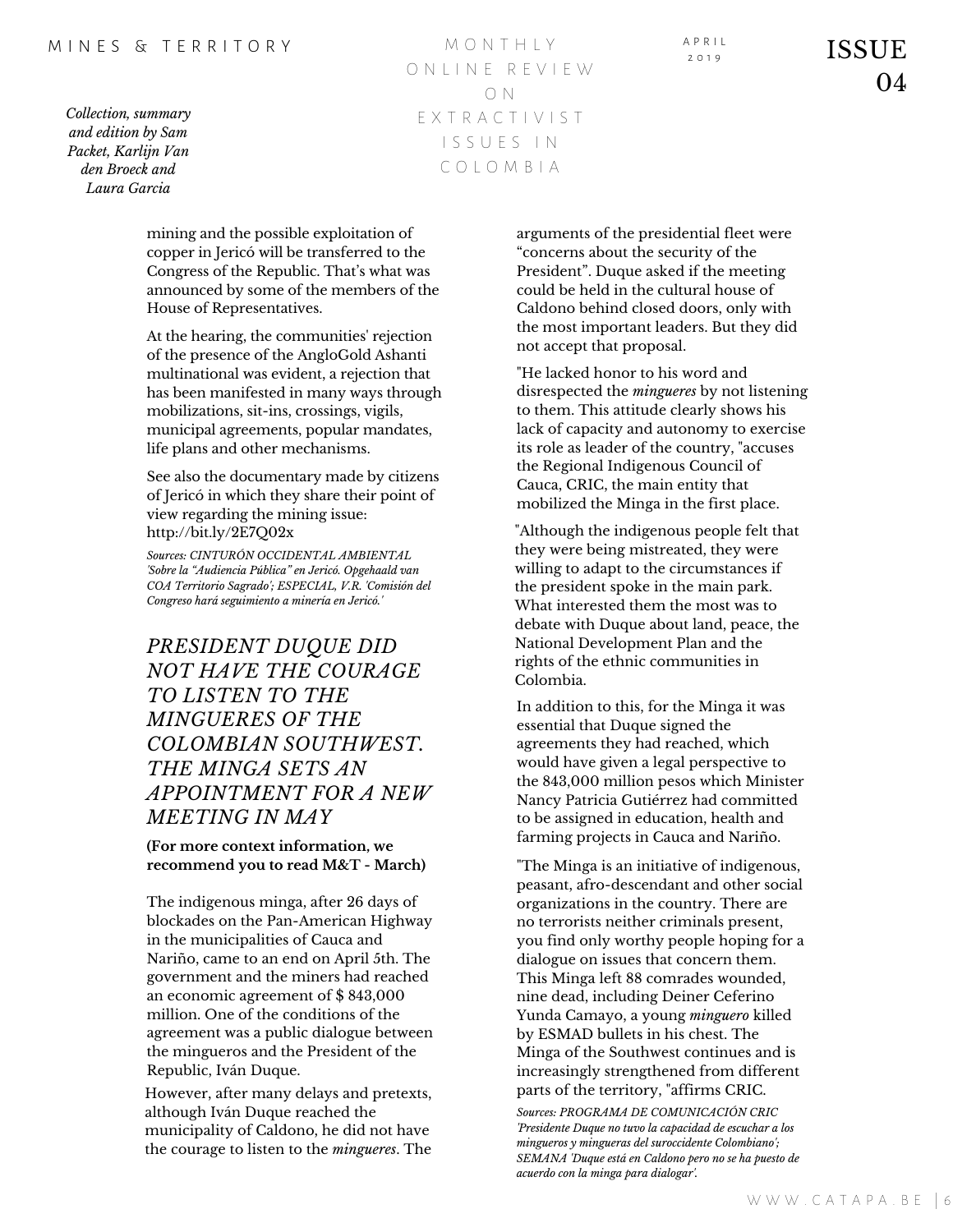M O N T H L Y O N L I N E R E V I E W O N E X T R A C T I V I S T I S S U E S I N C O L O M B I A

A P R I L

 $\sum_{2.019}$  ISSUE  $04$ 

#### **A new appointment**

Within the framework of the National strike, the territorial authorities along with more than 4,500 inhabitants mobilized in Popayán, Cali, Bogotá, Medellín, Manizales and Neiva to demonstrate against the murder and persecution of social leaders, the stigmatization and prosecution of demonstrators and aggressions by the public forces, among others.

On April 24th, the CRIC, strengthened by the support of the indigenous organizations of Huila, Caldas and Valle, issued a letter of invitation to President Iván Duque for a next appointment on May 20th at the University facilities of the Intercultural Autonomous University of Popayán, in the Cauca. The discussion that would take place in this meeting would logically handle about the guarantee of economic, social, cultural and organizational rights of indigenous, peasant and Afro communities that "are threatened by the legislative agenda of the Congress that ignores them".

"It is worth considering that the communities are in permanent assembly and that the Minga maintains the importance of a dialogue between you, as president of the Republic, and the indigenous authorities and social organizations. We hope to have your willingness this time to dialogue with the Colombians from the periphery of the country, "reads the document.

*Source: REDACCIÓN NACIONAL EL ESPECTADOR 'Minga le pone nueva cita al presidente Iván Duque para retomar los diálogos'.*

### **The extinction of the indigenous**

Jesus Olivero Verbel, Vice-Rector of Research at the University of Cartagena, gives us his point of view on the indigenous protest and the violation of

this minority in his column in the newspaper 'El Universal'.

"What happens in Cauca is a specific portrait of the indigenous problem in the whole country. This population, extremely vulnerable, is dying out at the point because of violence, disappearances, and displacement, a representation that is shown with different nuances in all corners of the country.

In La Guajira children die of hunger, they have lost the territories that are now huge hollows of the size of cities; in the Sierra Nevada they put hotels on their sacred places and they continuously chew on them with their commitments; in Chocó and Guainía mining destroys their rivers making an end to the jungle and the fish they eat; and in the Amazon, the mercury of the mining industry poisons them. Members of the community of Taraira, in the National Park of Yaigojé Apaporis, contain the highest concentrations of this toxic metal in Latin America.

It is sad to notice that while our true ancestors claimed their territory, we give half of the Cesar department to foreigners to leave us a lunar crater where nothing can be sown in thousands of years. In this country, the rights of our indigenous people and, in general, of minorities have been violated, and we have not saved the historical memory of these atrocious happenings. The situation in Cauca must be reconsidered, the indigenous people could adapt their protest in a sense not to suffocate communities outside the conflict, and the Government could commit to finally listen to them in. That way, nobody would lose."

*Source: OLIVERO, J. 'La extinción de los indígenas'*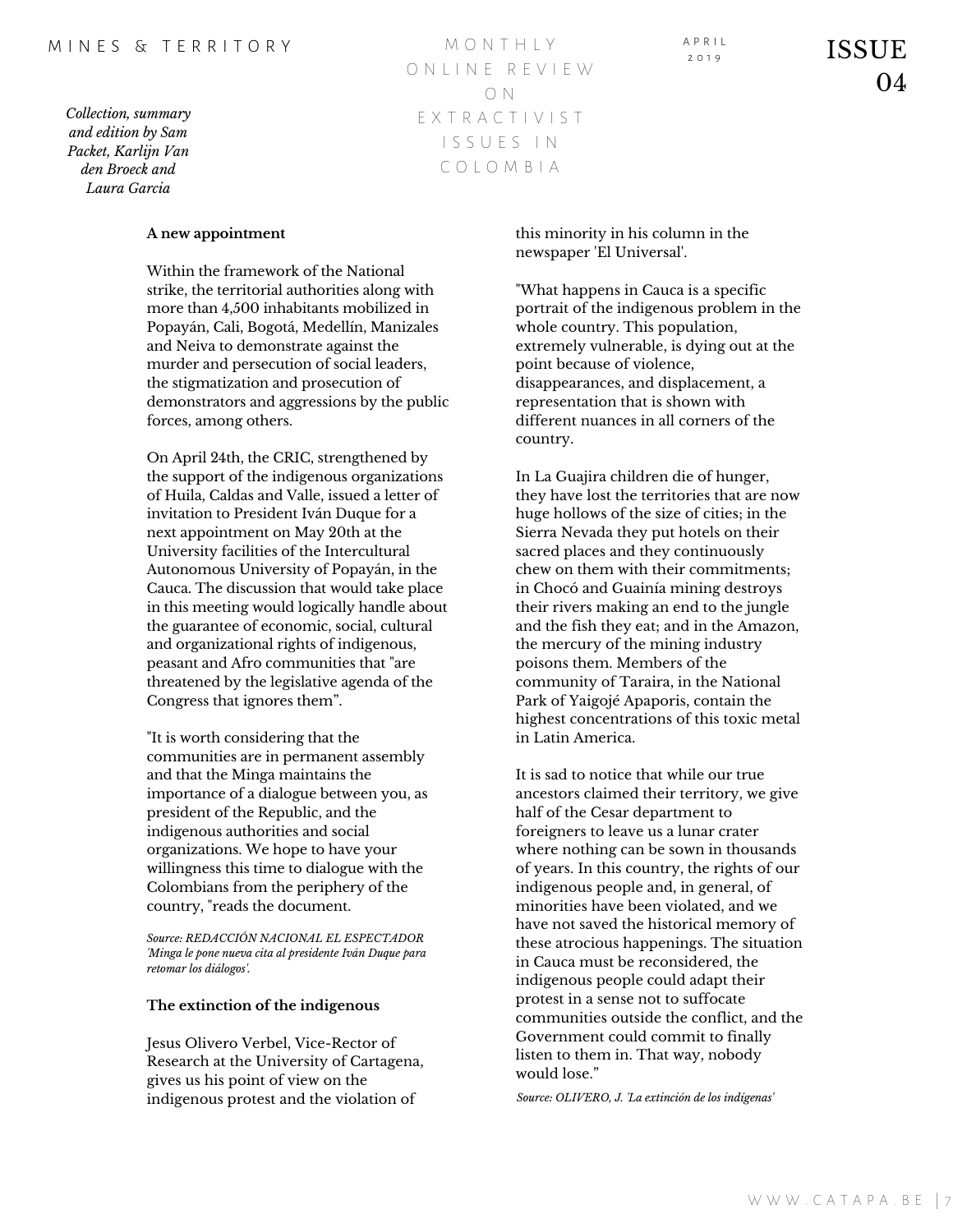M O N T H L Y O N L I N E R E V I E W O N E X T R A C T I V I S T I S S U E S I N C O L O M B I A

## *PROTESTERS REJECT POLICIES OF DUQUE IN NATIONAL STRIKE OF COLOMBIA*

The national mobilization was the first strike that President Iván Duque has faced since taking office on August 7th last year. The discontent over the policies contained in the National Development Plan (PND), as well as the growing violence against social leaders and the stigmatization of indigenous peoples are the main causes that triggered the strike that took place on April 25th in the main cities of Colombia.

Various social movements, trade unions, student groups, peasant and indigenous organizations and other entities united in one voice, took to the streets to reject the concentrated economic and social policies of President Iván Duque.

The unions also showed their opposition to the labor reform that is announced in the development plan, because it would eliminate the labor contract as it is currently contemplated in Colombian laws, as well as it would affect the minimum wage by the implementation of the hourly hiring.

The group of protesters expressed their support for the social Minga, a movement that seeks the recognition of the rights of indigenous and peasant communities. The Regional Indigenous Council of Cauca (CRIC), which for almost a month blocked the southwest of the country in a protest to demand more attention from the Government, mobilized in Popayán, capital of the department of Cauca, for "the defense of life, the territory, democracy, justice and peace."

Another reason for the protests throughout the country were the demands of the

education sector that pointed out the failure of earlier educational agreements reached, and also denounced the restrictive nature of the PND which has an impact on the principles of academic freedom and school autonomy, as well as the fact that it tends to privatize the education in Colombia, warned the National Union of Higher Education (UNEES).

A P R I L

The pensioners said they were present at the national strike because the government's supposed development plan includes a "simulated reform" to the pension system that holds back in the protection of retired people.

*Source: REDACCIÓN TELESURTV. 'Rechazan políticas de Duque en paro nacional de Colombia.'*

# *'CONTROLARÍA' WARNS THAT COLOMBIA IS NOT READY TO FRACKING*

'Controlaría', the national entity of examination, ensures that fracking in the country is characterized by a lack of technical studies, legal security and institutional strength. They point out that implementing fracking at this time could be catastrophic and irreversible due to the high social and environmental impacts that it would generate.

This technology, which was started to be used in the United States in 1999, originates in hydraulic fracturing, which involves the injection, at very high pressure, of huge amounts of water mixed with sand and chemicals, which generates microcracks in the rocks to allow oil - or gas - to rise to the surface.

In a vehement way, former Comptroller Edgardo Maya Villazón requested the National Government in August last year,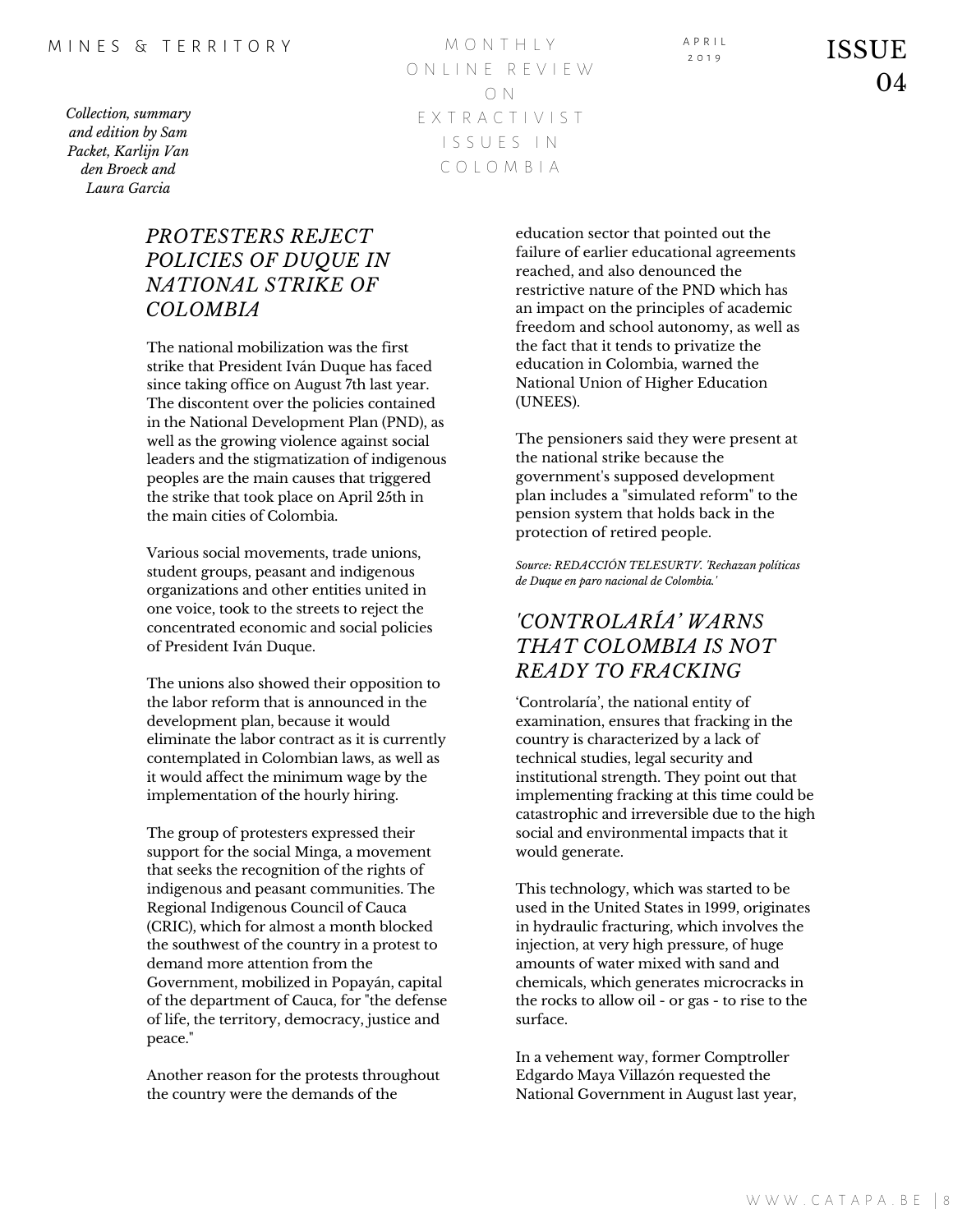*Collection, summary and edition by Sam Packet, Karlijn Van den Broeck and Laura Garcia*

M O N T H L Y O N L I N E R E V I E W O N E X T R A C T I V I S T I S S U E S I N C O L O M B I A

before the end of his term, a moratorium on the application of fracking, considering that the country did not have the institutional strength neither the necessary studies to implement it. Seven months later, this initiative regains strength, after the publication of a study, consisting of 202 pages, in which Controlaría notes that the State is not prepared to establish this technique of extraction of unconventional hydrocarbons.

The report warns, among other things, about the possible effects that fracking might bring to groundwater sources, as well as the probable decrease in surface water resources, for spills or leaks of fluids that could occur, for risks in handling and disposal of production waters and for the collateral effects that this technique would generate, such as increased seismicity and pollution due to inadequate handling in the transport, storage and use of hazardous substances (chemicals, sludges, oils, fluids) used for hydraulic fracturing.

The current president Iván Duque committed in Bucaramanga, on April 11th, 2018, that if he triumphed in the presidential elections he would not allow the implementation of fracking. "We have diverse and complex ecosystems, underground aquifers of enormous wealth and risks of increased seismicity due to the types of soils we have. That's why I said that in Colombia there will be no fracking", declared President Duque at the time in front of a group of academics and university students gathered in the auditorium of the Autonomous University of Bucaramanga.

Last November, three months after assuming the Presidency, Duque convened an Interdisciplinary Committee of Experts in order to study the possible consequences that the application of the technique of fracking would generate in the country. The mission of this commission - formed by thirteen academics of diverse disciplines going from biology, law, philosophy, economy, intercultural conflict and -civil, mechanical and of petroleumengineering – was, first of all, to discuss the feasibility of fracking in the country, after corresponding with the communities of the territories where pilot-projects are projected. And second: to evaluate the impacts of this technology in other countries and to review the existing environmental regulations. The final report, which the experts delivered to the national government this March 15th, did not give free rein to fracking in Colombia, but determined that it is possible to carry out some integral pilot projects that allow deepening knowledge about the technique, as well as its true effects.

A P R I L

The voices against the fracking did not take long to make themselves known. Before the General Secretariat of the Council of State were filed on April 24, the first five interventions of organizations which support the claim of nullity against the regulatory framework of fracking.

These interventions are given after the suspension of the rules governing fracking ordered by the State Council in November 2018, which at the time concluded that "the authorization in Colombia for the application of fracking can cause a serious impact on the environment and human health, "and that" the precautionary principle should be applied, even when there is no absolute scientific certainty, there is certainly a minimal evidence of potential damage."

While the debate continuous in the political environment, in the territories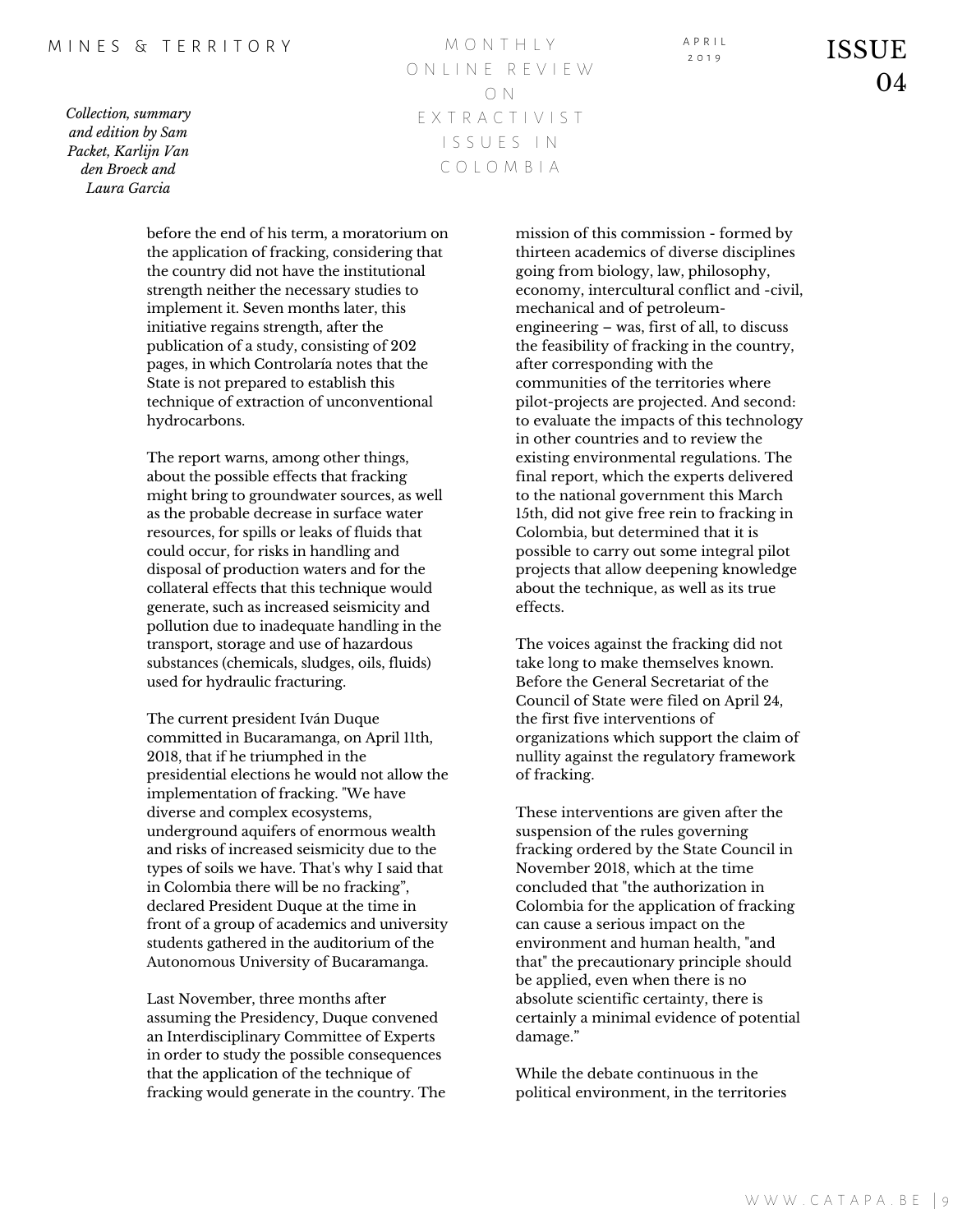*Collection, summary and edition by Sam Packet, Karlijn Van den Broeck and Laura Garcia*

M O N T H L Y O N L I N E R E V I E W O N E X T R A C T I V I S T I S S U E S I N C O L O M B I A

where these projects could be carried out, **VARIOUS**

### *URANIUM SEEMS TO BE IN LARGE PROPORTION IN CALIFORNIA, SANTANDER*

A P R I L

In their column in the paper of Vanguardia the "Civic Movement for Citizen Awareness" warns that 'Santanderean' society should know about studies that prove the possible existence of uranium in the mining area of Minesa in California, Santurbán. A uranium mine is profitable with quantities between 1,000 and 2,000 grams per ton. Minesa in its study only mentions 49 grams per ton. However, a study by OLADE (Latin American Energy Organization) states that the zone of California presents uranium oxide in proportions up to 500 to 20,000 grams per ton. These radioactive wastes must comply with the resolution of the 'Minminas' which literally states that "radioactive waste must be disposed in seismically stable zones and hundreds of meters deep". None of this is included in MINESA's study of environmental impact. We believe that this is another valuable reason to deny immediately any claim of any company, to exploit at any level our páramos.

*Source: MOVIMIENTO CÍVICO CONCIENCIA CIUDADANA 'Uranio parece que puede estar en gran proporción en california'.*

## *MAGDALENA RIVER MARSHES THREATENED BY WATER POLLUTION*

The population of the fish decreased, there are samples of crude oil, an unsettled soil is determined by high

 $\sum_{2.019}$  ISSUE  $04$ 

violence intensifies against those who oppose this technique. In San Martín, a town of nearby 17 thousand inhabitants in the department of Cesar, some fifty citizens of very different profiles got together in April 2016 to create the 'Corporation for the Defense of Water, Territory and Ecosystems' (Cordatec), whose fundamental purpose is to reject the realization of pilots of fracking in San Martín. Since its foundation, the environmental organization has held workshops, forums, seminars, marches and "awareness days" against this technique. All of this has cost them so far accusations, stigmatization, death threats and attacks on their lives.

Despite the voices that oppose this extraction technique, Ecopetrol announces that they have already prepared several projects to develop. The company announces that there are about 20 pilot projects in three areas of the country, with a total investment of 500 million dollars, which, according to its directives, promises to increase gas and oil reserves up to 20 more years.

The national government is already considering the arguments that fracking has generated between environmentalists and the oil industry, and it is estimated that very soon they will make a final decision.

*Sources: SEMANA SOSTENIBLE 'Contraloría advierte que Colombia no está lista para hacer fracking'; NOTICIAS CARACOL 'Gobierno tendría lista decisión que daría vía libre al fracking en Colombia'; RICARDO CRUZ - VERDAD ABIERTA 'El fracturamiento social que ya está generando el fracking'; ALIANZA COLOMBIA LIBRE DE FRACKING 'Organizaciones solicitan al Consejo de Estado mantener la suspensión del fracking en Colombia'.*